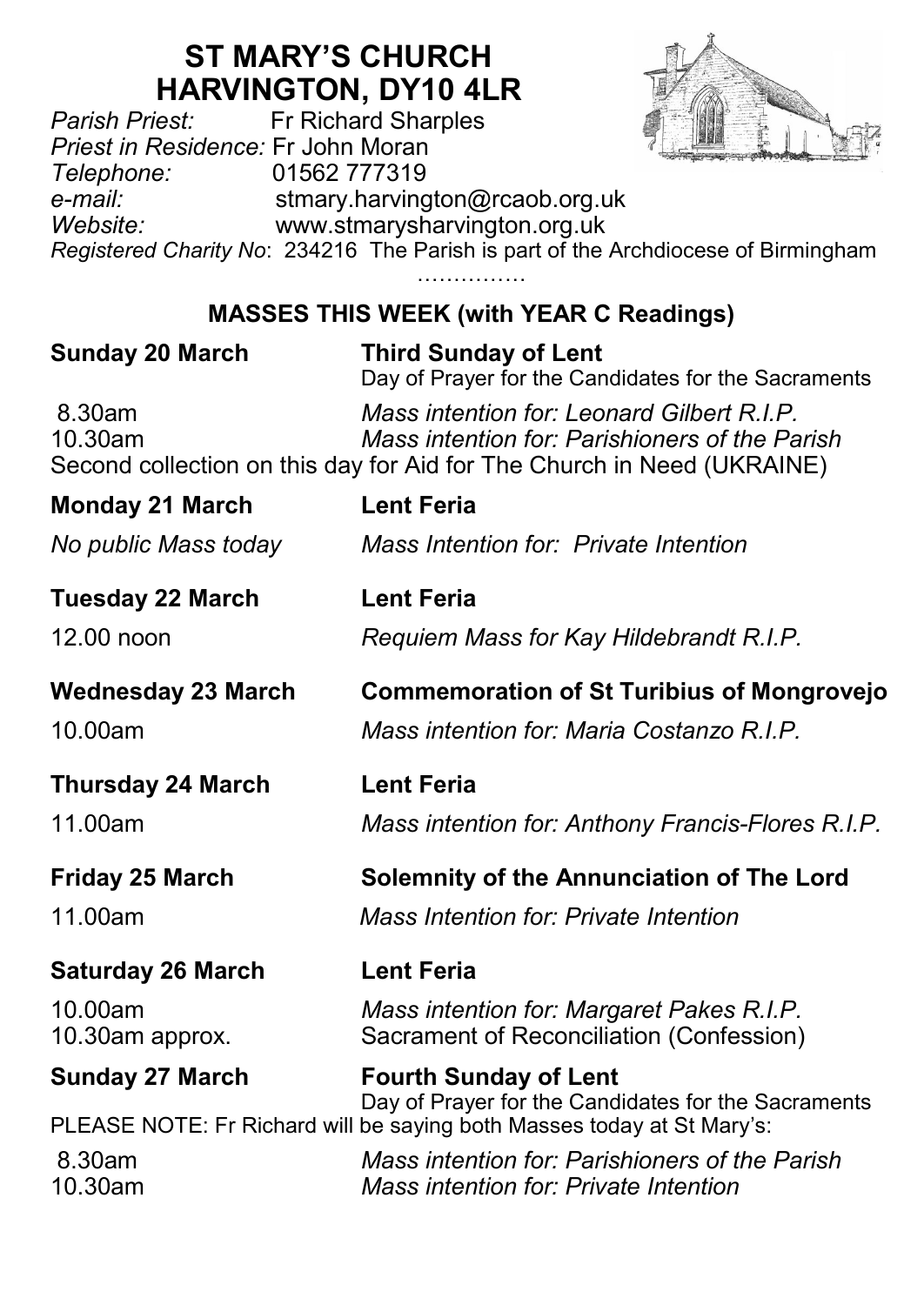**Anniversaries in March:** Rev John Marsden (1824), Ann Parkes (1863), Joseph Chare (1865), Rev John Brownlow (1888), Philip Alfred Haskew (1897), William Benedick Oakley (1908), Henry Mercer (1974), Anna Newton Keenan (1992), Ernest Godwin (1993), Ann Kiley (2004), Martin Amphlett (2013) Geraldine Pritchard (2017), Aubrey Campbell (2018), Tom Wilcox (2018), Anthony Francis-Flores (2018), Vincent Glynn (2019), Michael Bianco (2019)

……………………………………………………………

**In your prayers please remember parishioners and friends who are sick:**  Deirdre Brookes, Kathleen Clark, Liz and Lionel Cornish, Bob Grant, Jane and Peter Handley, Ann Parry, Clare Saich, Karen Wright.

…………………………………………

In your charity please pray for the repose of the souls of those who have died recently:

**Kay Hildebrandt** whose funeral will take place at St Mary's on 22nd March at 12.00 noon

 $\overline{\mathbf{M}}$ 

**Tony Davenhill** whose funeral will take place at St Mary's on 1st April at 12.00 noon

ж

**Jane Young** (Annette Adey's mother) who died on Monday 14th March

**K** 

**May they Rest In Peace** 

………………………………...

… for all your offerings and donations. They are always gratefully received.  **Contributions to the Parish: 7-14 March**

|  | £80.50 |
|--|--------|
|  |        |
|  |        |
|  |        |

**OFFERTORY DONATIONS** are no longer collected in the pews. If you wish to make a donation on **SUNDAYS** please place your offering in the 'bin' on the porch table. On **OTHER DAYS OF THE WEEK** offerings may be placed **in the basket on the sanctuary step in front of the altar.** 



THANK you

## **WELCOME TO ST MARY'S!**

We ask everyone attending our premises to take note of the following:

 As ours is a small church with just one central aisle and with limited ventilation, we recommend you to wear a face covering inside church to slow the spread of the Covid virus and out of respect for vulnerable members of our parish.

………………………………

- If members of the congregation would like to ensure social distancing they may use a 'Please Leave Space' sign (available in the porch) and place it on the seat beside them in their pew.
- Please spread out and don't kneel if someone is sitting on the pew in front.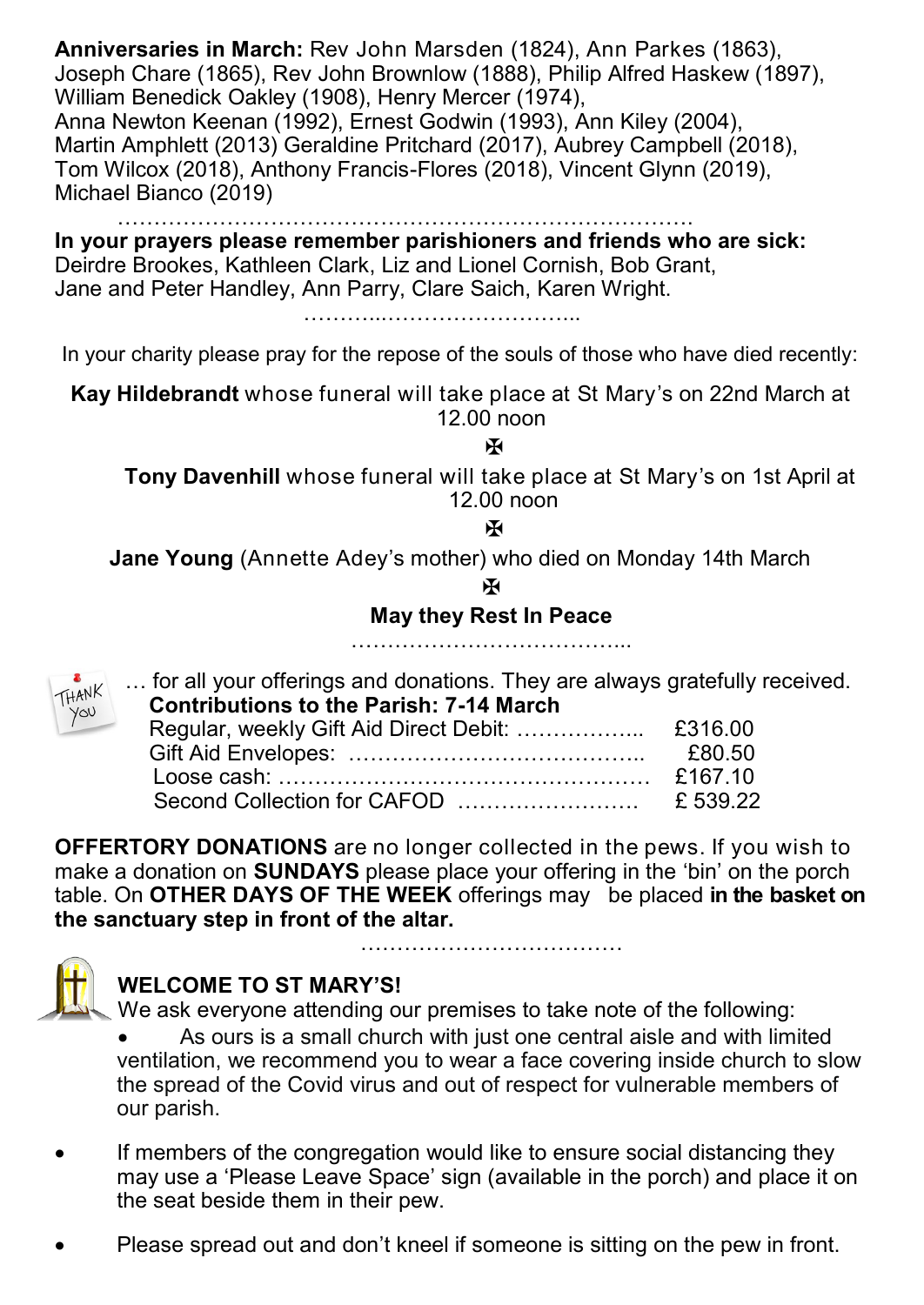

 **AID TO THE CHURCH IN NEED (ACN)** is providing more than £250,000 to Ukraine, in addition to the more than £830,000 already sent, to help priests and members of religious orders helping people fleeing devastation and others affected by the war.

Throughout Ukraine, ACN has been backing both the Ukrainian Greek Catholic Church and the smaller Roman Catholic Church whose projects are helping those in dire need.

The charity has prioritised aid for eastern Ukraine, where more than 1 million IDPs (internally displaced persons) have fled the combat zone, and support for clergy and Sisters in parts of western Ukraine where there has been a massive influx of internal refugees. The Archdiocese of Ivano-Frankivsk, western Ukraine, has been looking after IDP women and children since the fighting began, providing three meals a day and shelter. A seminary in the diocese is accommodating 160 people, while another 230 are being housed at other locations including St Basil's School and a youth centre. Not everyone has a bed, and many are sleeping on mattresses on the floor. Those who need medical care are receiving help at Saint Luke's Clinic.

In the capital, Kiev, which has been under fire from Russian Federation forces since 24th February, the Church is providing emergency shelter. Fr Roman Laba, who is based in Kiev's Bowary suburb, told ACN: "Many people came to the parish looking for help and shelter, and so we have set up emergency accommodation in the basement of our monastery and in the unfinished monastery church."

Bishop Pavlo Honcharuk of Kharkiv-Saporischschja who is based in Kharkiv, where residential areas were destroyed by shelling earlier this week, thanked ACN and its supporters. He said: "[W]e are very grateful for the mobilisation of so many people, not only all over Ukraine, but also abroad. I would like to especially thank the benefactors who, through ACN, fulfil their calling to show mercy and love."

**https://acnuk.org/news/ukraine-charity-announces-extra-aid/** 

Our Second Collection at St Mary's this Sunday is for the **ACN** in their support of Ukraine. For more information about this charity please refer to their website: **https://acnuk.org/about/**